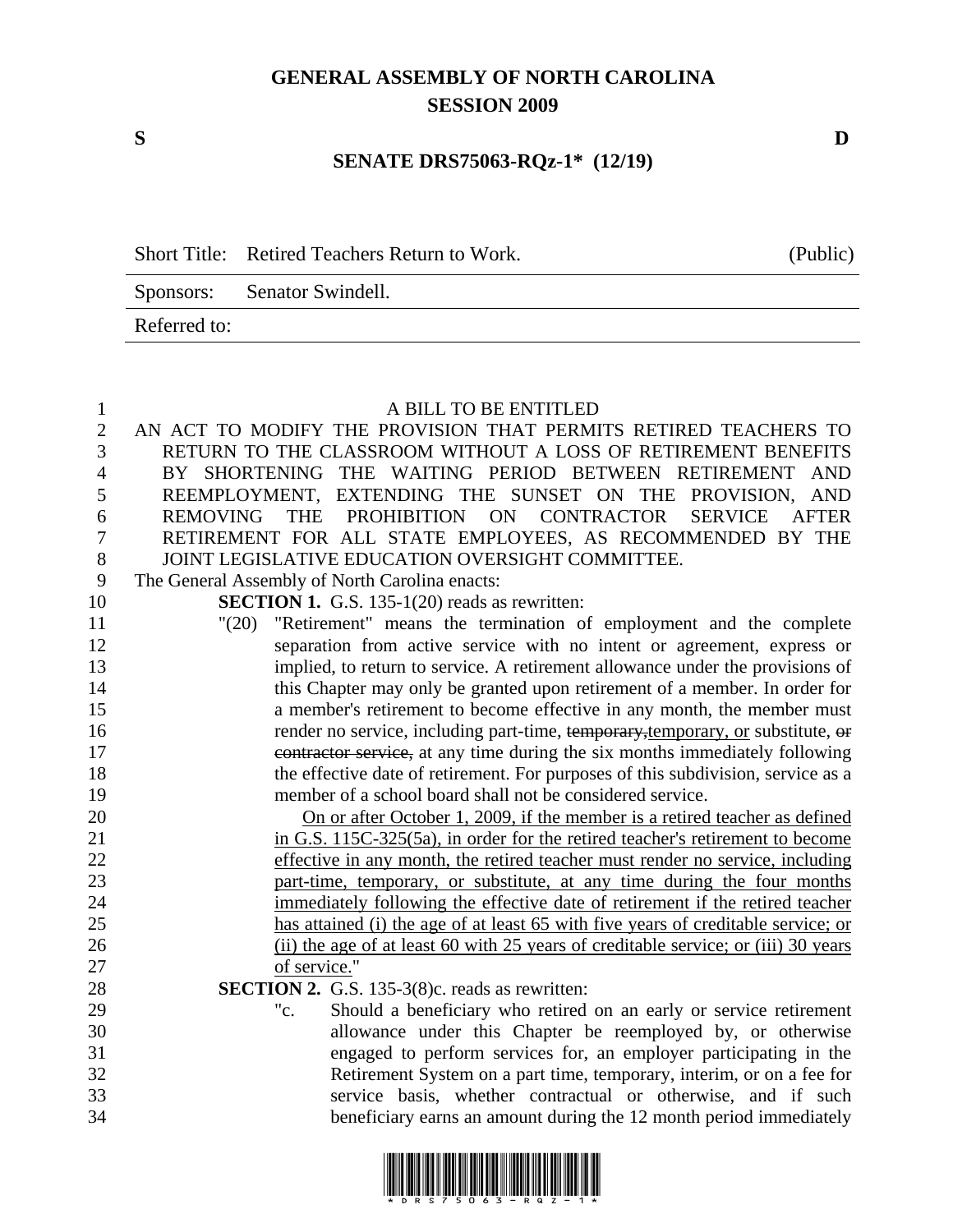1 following the effective date of retirement or in any calendar year 2 which exceeds fifty percent (50%) of the reported compensation, 3 excluding terminal payments, during the 12 months of service 4 preceding the effective date of retirement, or twenty thousand dollars 5 (\$20,000), whichever is greater, as hereinafter indexed, then the 6 retirement allowance shall be suspended as of the first day of the 7 month following the month in which the reemployment earnings 8 exceed the amount above, for the balance of the calendar year, except 9 when the reemployment earnings exceed the amount above in the 10 month of December, in which case the retirement allowance shall not 11 be suspended. The retirement allowance of the beneficiary shall be 12 reinstated as of January 1 of each year following suspension. The 13 amount that may be earned before suspension shall be increased on 14 January 1 of each year by the ratio of the Consumer Price Index to 15 the Index one year earlier, calculated to the nearest tenth of a percent  $16$  (1/10 of 1%).

17 The computation of postretirement earnings of a beneficiary 18 under this sub-subdivision, who retired on or before October 1, 2007, 19 and who has been retired at least six months and has not been 20 employed in any capacity with a public school for at least six months 21 immediately preceding the effective date of reemployment, shall not 22 include earnings while the beneficiary is employed to teach in a 23 permanent full-time or part-time capacity that exceeds fifty percent 24 (50%) of the applicable workweek in a public school. The 25 Department of Public Instruction shall certify to the Retirement 26 System that a beneficiary is employed to teach by a local school 27 administrative unit under the provisions of this sub-subdivision and 28 as a retired teacher as the term is defined under the provisions of 29 G.S. 115C-325(a)(5a).

30 The computation of postretirement earnings of a beneficiary 31 under this sub-subdivision, who retired after October 1, 2007, 2007, 32 but on or before September 30, 2009, after attaining (i) the age of at 33 least 65 with five years of creditable service; or (ii) the age of at least 34 60 with 25 years of creditable service; or (iii) 30 years of service; and 35 who has been retired at least six months and has not been employed 36 in any capacity with a public school for at least six months 37 immediately preceding the effective date of reemployment, shall not 38 include earnings while the beneficiary is employed to teach in a 39 permanent full-time or part-time capacity that exceeds fifty percent 40 (50%) of the applicable workweek in a public school. The 41 Department of Public Instruction shall certify to the Retirement 42 System that a beneficiary is employed to teach by a local school 43 administrative unit under the provisions of this sub-subdivision and 44 as a retired teacher as the term is defined under the provisions of 45 G.S. 115C-325(a)(5a).

46 The computation of postretirement earnings of a beneficiary 47 under this sub-subdivision, who retired on or after October 1, 2009, 48 after attaining (i) the age of at least 65 with five years of creditable 49 service; or (ii) the age of at least 60 with 25 years of creditable 50 service; or (iii) 30 years of service; and who has been retired at least 51 four months and has not been employed in any capacity with a public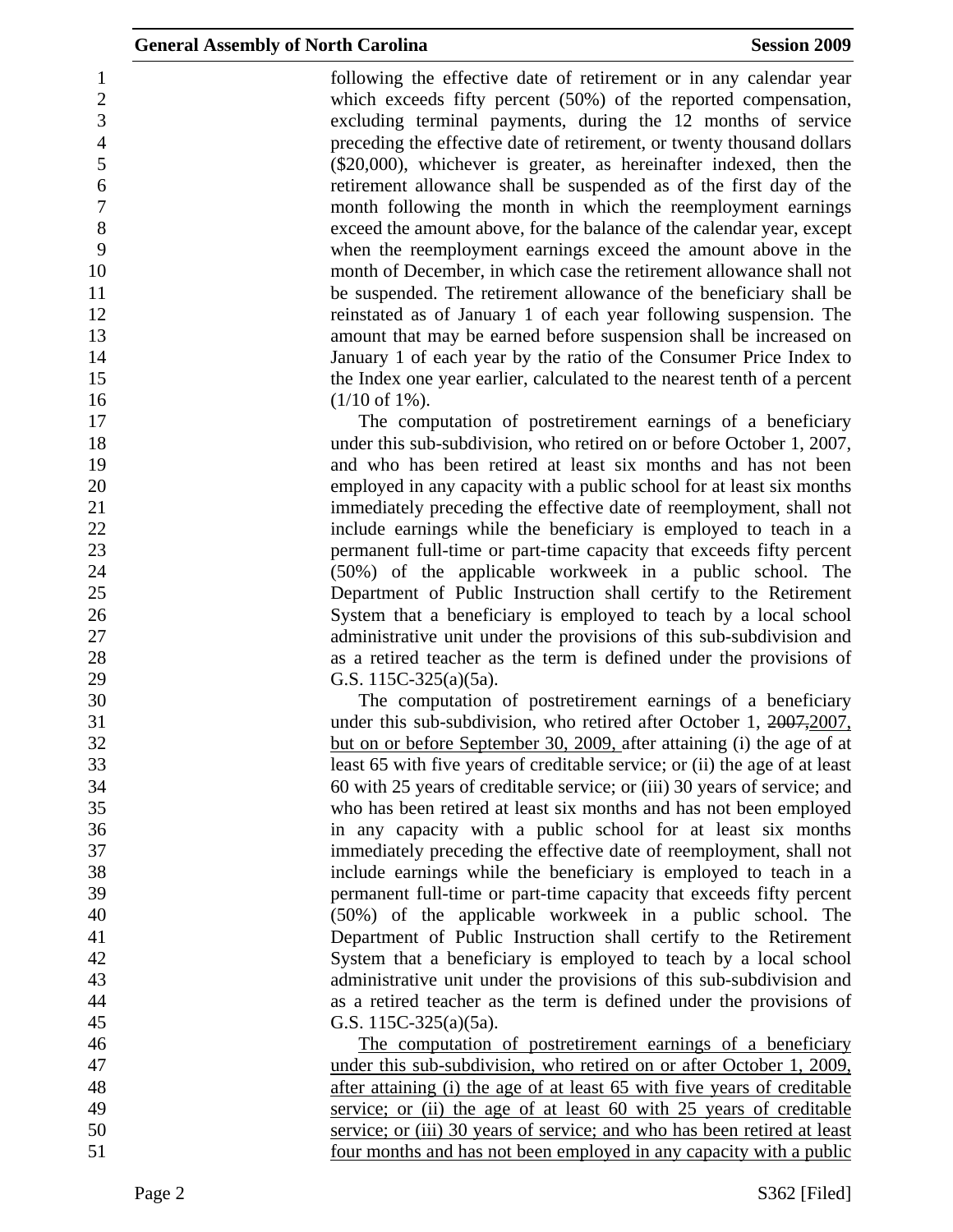| <b>General Assembly of North Carolina</b>                                             | <b>Session 2009</b> |
|---------------------------------------------------------------------------------------|---------------------|
| school for at least four months immediately preceding the effective                   |                     |
| date of reemployment, shall not include earnings while the                            |                     |
| beneficiary is employed to teach in a permanent full-time or                          |                     |
| part-time capacity that exceeds fifty percent (50%) of the applicable                 |                     |
| workweek in a public school. The Department of Public Instruction                     |                     |
| shall certify to the Retirement System that a beneficiary is employed                 |                     |
| to teach by a local school administrative unit under the provisions of                |                     |
| this sub-subdivision and as a retired teacher as the term is defined                  |                     |
| under the provisions of G.S. $115C-325(a)(5a)$ .                                      |                     |
| Beneficiaries employed under this sub-subdivision are not                             |                     |
| entitled to any benefits otherwise provided under this Chapter as a                   |                     |
| result of this period of employment."                                                 |                     |
| <b>SECTION 3.</b> G.S. 115C-325(5a) reads as rewritten:                               |                     |
| "Retired teacher" means a beneficiary of the Teachers' and State Employees'<br>"(5a)  |                     |
| Retirement System of North Carolina who retired on or before October 1,               |                     |
| 2007, and who has been retired at least six months, has not been employed in          |                     |
| any capacity for at least six months, immediately preceding the effective             |                     |
| date of reemployment, is determined by a local board of education or a                |                     |
| charter school to have had satisfactory performance during the last year of           |                     |
| employment by a local board of education or a charter school, and who is              |                     |
| employed to teach as provided in G.S. 135-3(8)c. A retired teacher at a               |                     |
| school other than a charter school shall be treated the same as a probationary        |                     |
| teacher except that (i) a retired teacher is not eligible for career status and (ii)  |                     |
| the performance of a retired teacher who had attained career status prior to          |                     |
| retirement shall be evaluated in accordance with a local board of education's         |                     |
| policies and procedures applicable to career teachers.                                |                     |
| "Retired teacher" also means a beneficiary of the Teachers' and State                 |                     |
| Employees' Retirement System of North Carolina who retired after October              |                     |
| 1, 2007, 2007, but on or before September 30, 2009, after attaining (i) the age       |                     |
| of at least 65 with five years of creditable service; or (ii) the age of at least     |                     |
| 60 with 25 years of creditable service; or (iii) 30 years of service; who has         |                     |
| been retired at least six months, has not been employed in any capacity for at        |                     |
| least six months immediately preceding the effective date of reemployment,            |                     |
| is determined by a local board of education or a charter school to have had           |                     |
|                                                                                       |                     |
| satisfactory performance during the last year of employment by a local board          |                     |
| of education or a charter school, and who is employed to teach as provided            |                     |
| in G.S. 135-3(8)c. A retired teacher at a school other than a charter school          |                     |
| shall be treated the same as a probationary teacher except that (i) a retired         |                     |
| teacher is not eligible for career status and (ii) the performance of a retired       |                     |
| teacher who had attained career status prior to retirement shall be evaluated         |                     |
| in accordance with a local board of education's policies and procedures               |                     |
| applicable to career teachers.                                                        |                     |
| "Retired teacher" also means a beneficiary of the Teachers' and State                 |                     |
| Employees' Retirement System of North Carolina who retired on or after                |                     |
| <u>October 1, 2009, after attaining (i) the age of at least 65 with five years of</u> |                     |
| creditable service; or (ii) the age of at least 60 with 25 years of creditable        |                     |
| service; or (iii) 30 years of service; who has been retired at least four             |                     |
| months, has not been employed in any capacity for at least four months                |                     |
| immediately preceding the effective date of reemployment, is determined by            |                     |
| a local board of education or a charter school to have had satisfactory               |                     |
| performance during the last year of employment by a local board of                    |                     |